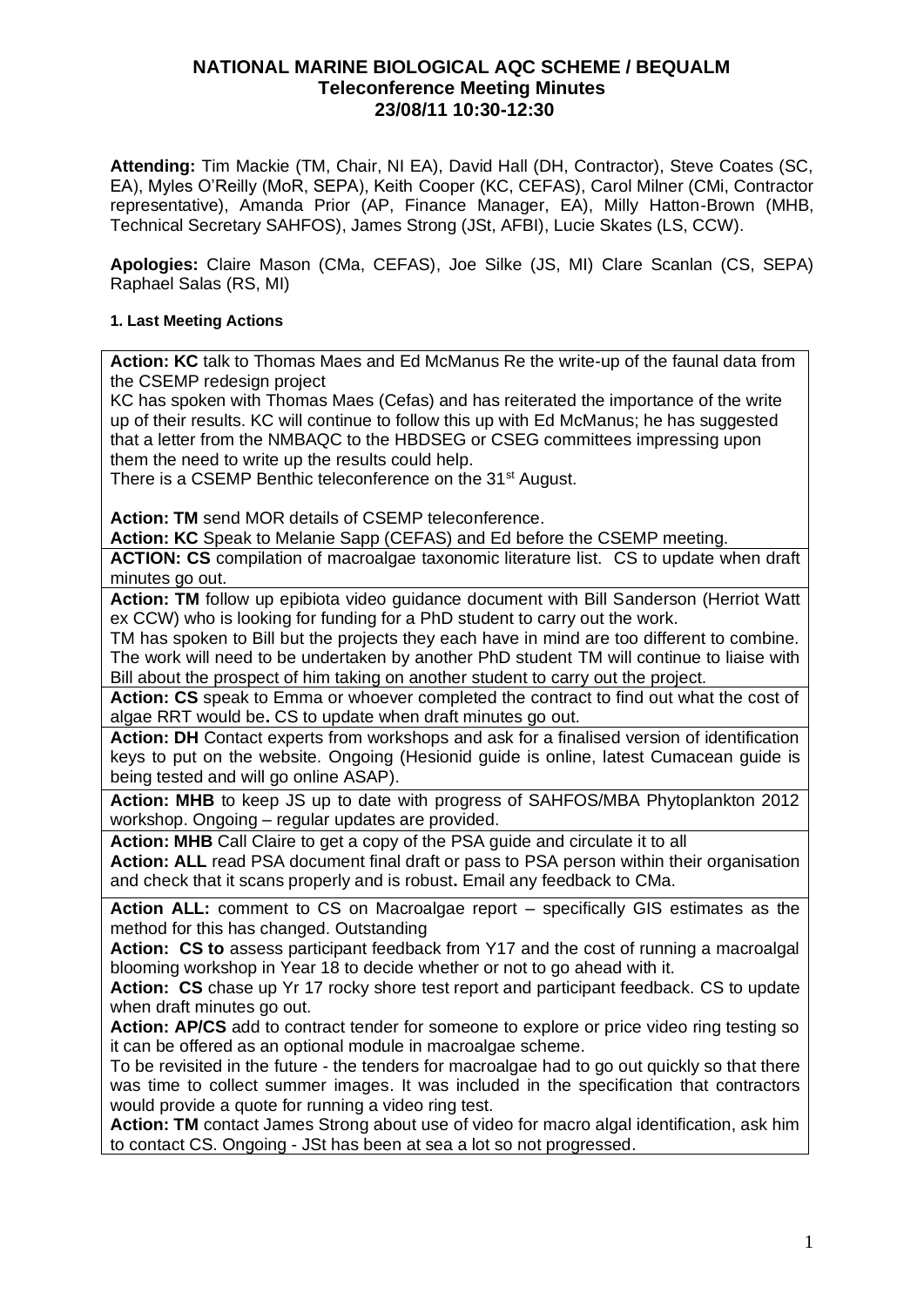**Action: ALL** Email a paragraph to DH for CSEMP report describing how their samples have been collected (ie sampling strategies clustered or dispersed, fixed or re-randomised etc.) and how it has changed over time.

**Action: DH** Email MOR CSEMP Invertebrate sample flagging report.

## **2. Priorities paper outcomes from HBDSEG meeting**

TM updated everyone on the work prioritised by HBDSEG at their last meeting. It was decided that Epibiota video QA was the area that should be prioritised for development by NMBAQC although TM is concerned that available funds may not stretch far enough. TM suggested the possibility of funding a temporary position to work on the project. The other area that HBDSEG was interested in was the Automatic Biotope Classification. It was decided that spreading funds between the two would make funding thin on the ground.

**Action TM:** Talk to Roger Proudfoot and JNCC to clarify the end product, outcomes they would like to see.

## **3. Phytoplankton update**

The phytoplankton exercise is still underway, the enumeration part is complete and all results have been received from the participants. The identification exercise, which was developed by Jacob Larsen (IOC) in the web platform 'Ocean Teacher,' will be launched in the next 2 weeks. The one day year 18 workshop is being organised by RS and Wendy Higman and will take place at the CEFAS laboratories, Weymouth, UK. The proposed date for this workshop is the week of the  $8<sup>th</sup>$  of November (exact day TBC), it is hoped that Jacob Larsen and another guest speaker (TBC) will attend.

#### **4. PSA**

CMa has emailed a final copy of the PSA guidance document - it will be circulated to the committee shortly (once it has been uploaded to an FTP site or otherwise accessed by MHB).

**Action: MHB** to access and circulate final PSA doc.

CMa would like to organise a meeting next year to promote the best practice guidance document and to discuss the barriers people have about following the guidelines – sometimes people say they are following the best practice guidelines but results submitted indicate that they haven't. DH agrees that it is worth getting together to discuss experiences following the guidelines and to see if more guidance could be provided.

DH provided an update of all tests, participation, reports and bulletins. The PSA reporting will be modified - in future lab results will be split into those following the guidelines and those using different protocols and the pass/fail line will be removed.

#### **5. Benthic Invertebrates**

DH provided an update of all tests, participation, reports and bulletins.

All year 16 reports are complete; DH is working on the outstanding year 17 reports and bulletins. Year 18 exercises are about to start DH has created a "spare" lab code in case there is a late sign up by Martin Ryan. A beginner's Invertebrate taxonomic workshop is being organised for end of November.

Action TM: Talk to Bob Kennedy and remind him to sign up to the scheme.

## **6. Macroalgae**

CS to email update.

#### **7. Epibiota**

JSt and TM highlighted the need for a new strategy for carrying out the Epibiota Scheme component work. A dedicated person is required to take on the workload and progress this component. As the use of video surveying is expanding the QA needs to be prioritised.